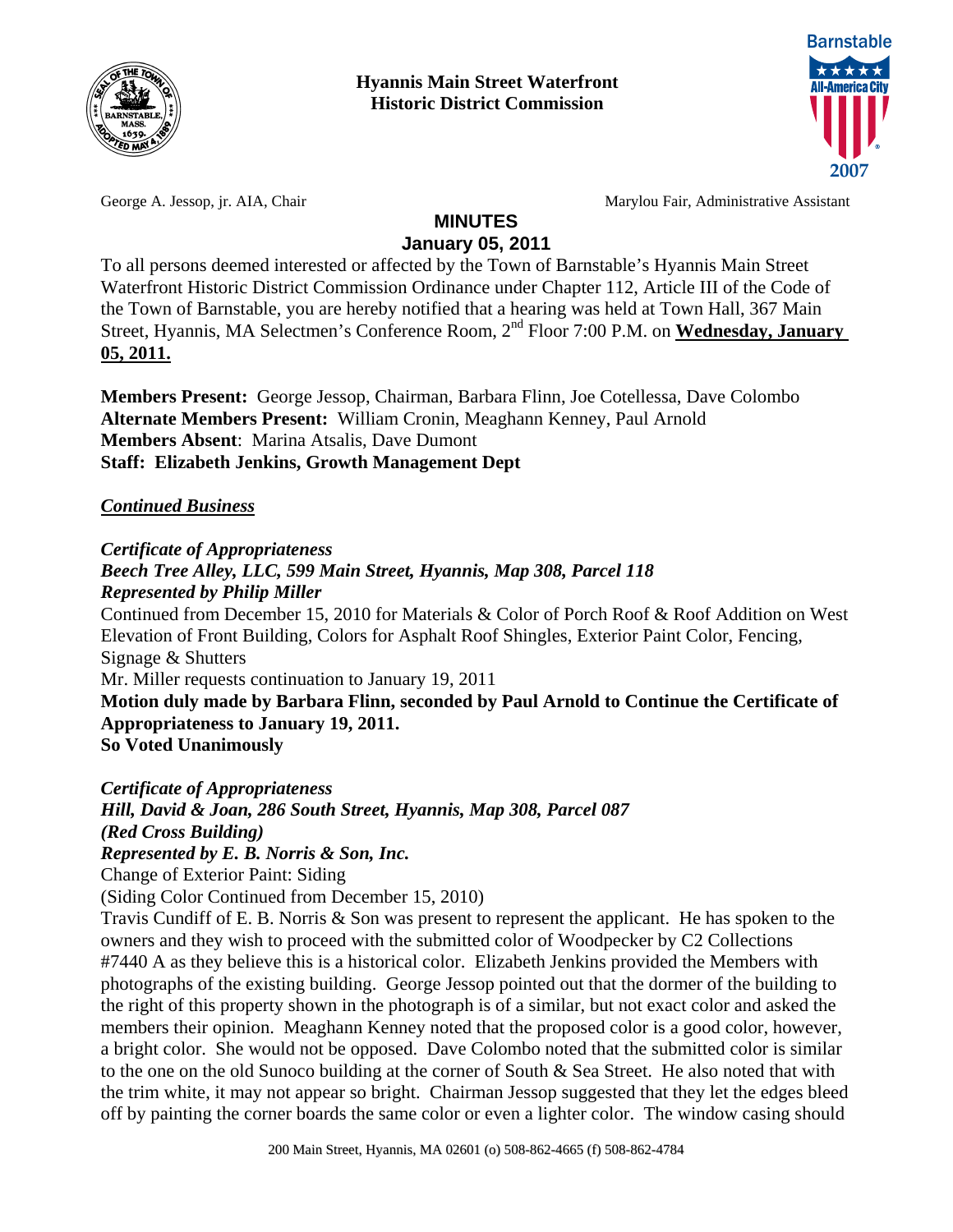be the white trim, but the eves and fascia could be this siding color. He suggested all interior corners, dormers and downspouts be painted into the background by utilizing this woodpecker color including the capital band of the canopy. The columns should remain white.

#### **Motion duly made by Meaghann Kenney, seconded by Paul Arnold to Approve the Certificate of Appropriateness for siding color to be C2 Woodpecker #7440 A as Amended to reflect the corner boards be painted the same color as the body of the siding including dormers, downspouts and capital band around projected canopy. Columns should remain white.**  Discussion:

William Cronin wished to remind the members that once this is painted, you can not enforce them to change the color. Barbara Flinn commented that she would like to see a rendering of the color projected onto the building.

#### **VOTE:**

**AYE: Cotellessa, Colombo, Kenney, Arnold NAY: Flinn, Cronin** 

# **Motion passes 4-2**

*Scriber's Note: See Minutes of January 19, 2011 under Approval of January 05, 2011 Minutes indicating clarification of exact portions of building colors* 

#### *New Business*

### *Certificate of Appropriateness*

# *Charlene Colon dba The Cape Cod Tux, 28 Barnstable Road, Hyannis, Map 327, Parcel 077 Represented by Charlene Colon*

Signage

Ms. Colon stated that this new sign will match the same colors and dimensions as that of the other two signs existing on the building. She would like to withdraw the request for the second sign which was proposed to hang from an existing standing sign. She explained that the business currently listed on the sign is moving and Cape Cod Tux will simply replace the existing business name.

**Motion duly made by Barbara Flinn, seconded by William Cronin to Approve the Certificate of Appropriateness for The Cape Cod Tux as Amended to reflect the re-facing of the existing standing sign.** 

**So Voted Unanimously** 

#### *Certificate of Appropriateness*

# *The Wings Group, 529 Main Street, Hyannis, Map 308, Parcel 269 Represented by Todd Cohen*

#### Trade Flag and Open/Closed Signs (2)

No Representation present, but the Members agreed to review the Application. A discussion took place as to the purpose of the need for two neon open signs. George Jessop noted that the access is via two one way streets and any vehicle would need to pass the front entrance in order to travel down Pine Street to the parking area at the rear of the building. It was agreed that this Committee would like to see just one neon sign and would vote accordingly and refer to the Zoning Enforcement Officer for clarification.

**Motion duly made by William Cronin, seconded by Barbara Flinn to Approve a Single Open/Closed Sign 22" x 14" in neon red only.**